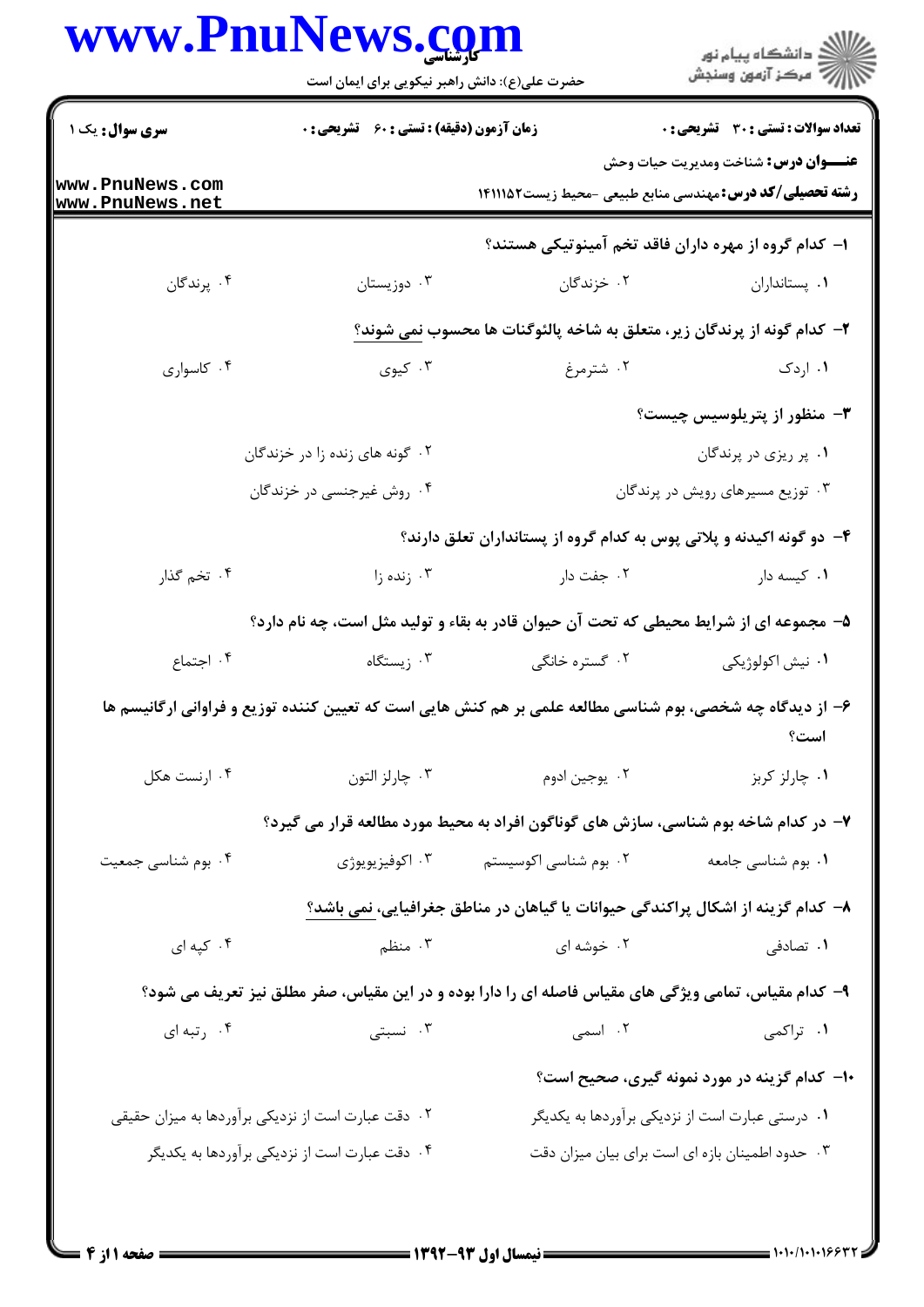## www.PnuNews.com

|                                    | www.PnuNews.com<br>حضرت علی(ع): دانش راهبر نیکویی برای ایمان است                                               |                                                       | ِ<br>∭ دانشڪاه پيام نور<br>∭ مرڪز آزمون وسنڊش                                                                  |  |  |  |
|------------------------------------|----------------------------------------------------------------------------------------------------------------|-------------------------------------------------------|----------------------------------------------------------------------------------------------------------------|--|--|--|
| <b>سری سوال : ۱ یک</b>             | <b>زمان آزمون (دقیقه) : تستی : 60 ٪ تشریحی : 0</b>                                                             |                                                       | <b>تعداد سوالات : تستي : 30 ٪ تشريحي : 0</b>                                                                   |  |  |  |
| www.PnuNews.com<br>www.PnuNews.net |                                                                                                                |                                                       | <b>عنـــوان درس:</b> شناخت ومديريت حيات وحش<br><b>رشته تحصیلی/کد درس:</b> مهندسی منابع طبیعی -محیط زیست1۴۱۱۱۵۲ |  |  |  |
|                                    |                                                                                                                | 11− در مطالعات پویایی شناسی جمعیت، منظور از PVA چیست؟ |                                                                                                                |  |  |  |
|                                    | ۰۲ جمعیت کمینه زیستا                                                                                           |                                                       | ٠١ روش تحليل زيست مندى جمعيت                                                                                   |  |  |  |
|                                    | ۰۴ نرخ رشد در یک جمعیت                                                                                         |                                                       | ۰۳ نرخ زاد و ولد در یک جمعیت                                                                                   |  |  |  |
|                                    |                                                                                                                |                                                       | ا است با $^{-1}$ ۲ نرخ رشد هندسی جمعیت $(\lambda)$ در یک جمعیت ایستا برابر است با $^{-1}$ ۲ $^{-1}$            |  |  |  |
| $\cdot/\Delta$ .                   | $\mathcal{N}$ . $\mathcal{N}$                                                                                  |                                                       |                                                                                                                |  |  |  |
|                                    | ۱۳- حداکثر محصول پایدار در معادله رشد منطقی جمعیت چه زمانی حاصل خواهد شد؟                                      |                                                       |                                                                                                                |  |  |  |
|                                    | ۰۲ نیمه ظرفیت برد                                                                                              |                                                       | ۰۱ انتهای ظرفیت برد                                                                                            |  |  |  |
|                                    | ۰۴ ابتدای ظرفیت برد                                                                                            |                                                       | ۰۳ ابتدای رشد هندسی جمعیت                                                                                      |  |  |  |
|                                    | ۱۴- در کدامیک از گزینه های زیر، میزان مرگ و میر در بین افراد جوان بیشتر است؟                                   |                                                       |                                                                                                                |  |  |  |
| ۰۴ ماهی ها                         | ۰۳ خزندگان                                                                                                     | ۰۲ پرندگان                                            | ۰۱ انسان ها                                                                                                    |  |  |  |
|                                    |                                                                                                                |                                                       | 1۵– در جداول حیات، امید به زندگی با کدام نماد نشان داده می شود؟                                                |  |  |  |
| $\mathbf{I} \mathbf{x}$ .          | ex.                                                                                                            | $dx$ .                                                | nx.                                                                                                            |  |  |  |
|                                    |                                                                                                                |                                                       | ۱۶– کدام گزینه، ساده ترین روش نشانه گذاری ـ صید مجدد در جمعیت های بسته می باشد؟                                |  |  |  |
| ۰۴ روش شلفورد                      | ۰۳ روش اشنابل                                                                                                  | ۰۲ روش پیترسون                                        | ۰۱ روش جالی ــ سیبر                                                                                            |  |  |  |
|                                    |                                                                                                                |                                                       | 17- از کدام تله برای صید گوزن استفاده می شود؟                                                                  |  |  |  |
| ۰۴ ویکتور و کانیبیر                | ۰۳ ویکتور                                                                                                      | ۰۲ موزه                                               | ۰۱ استفنسون                                                                                                    |  |  |  |
|                                    | ۱۸– کدام گزینه، دارویی ایمن با سرعت تأثیر بالا بوده و عمدتاً در مورد پستانداران کوچک جثه کاربرد دارد؟          |                                                       |                                                                                                                |  |  |  |
| ۰۴ کتامین هیدروکلراید              | ۰۳ سرنيلان                                                                                                     | ۰۲ رامپون                                             | ۰۱ آنستین                                                                                                      |  |  |  |
|                                    | ۱۹- دو فرآیند اصلی که سبب می شود برخی از ژن ها بارز و رایج گردیده و عده ای دیگر به تدریج از بین بروند، کدامند؟ |                                                       |                                                                                                                |  |  |  |
|                                    | ۰۲ گزینش طبیعی ـ تکامل                                                                                         |                                                       | ۰۱ گزینش طبیعی ـ رانش ژنتیکی                                                                                   |  |  |  |
|                                    | ۰۴ موتاسیون ــ رانش ژنتیکی                                                                                     |                                                       | ۰۳ تکامل ـ موتاسيون                                                                                            |  |  |  |
|                                    |                                                                                                                |                                                       | <b>۲۰</b> - مجموعه ای از آلل ها که به صورت گروهی به ارث می رسند، چه نامیده می شوند؟                            |  |  |  |
| ۰۴ پلی گامی                        | ۰۳ هاپلوتايپ                                                                                                   | ۰۲ ديپلوتايپ                                          | ۰۱ پلی پلوئید                                                                                                  |  |  |  |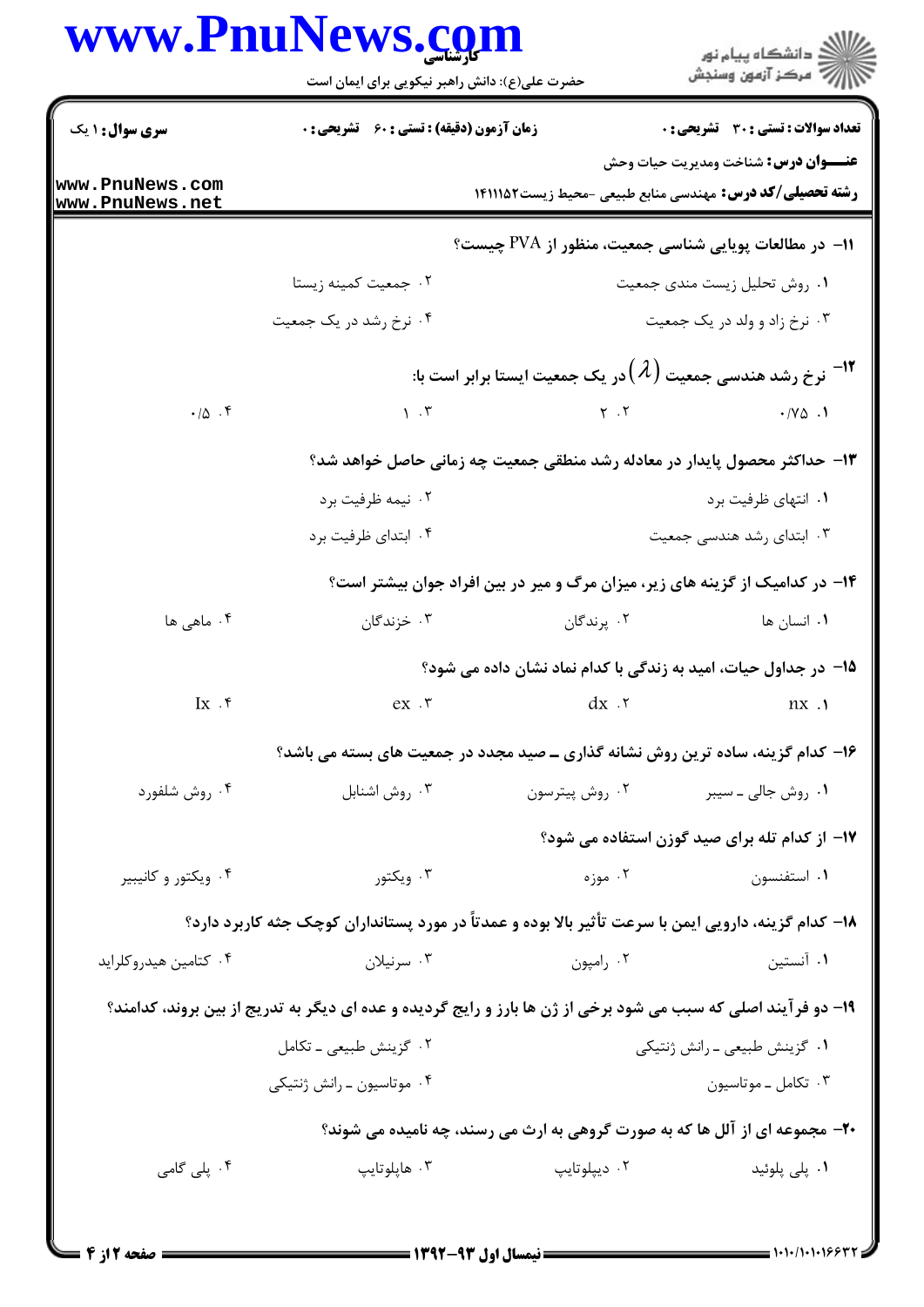|                                           | www.PnuNews.co<br>حضرت علی(ع): دانش راهبر نیکویی برای ایمان است<br><b>زمان آزمون (دقیقه) : تستی : 60 ٪ تشریحی : 0</b>           |                                                                                        | ڪ دانشڪاه پيام نور<br>ر∕ آرمون وسنڊش<br><b>تعداد سوالات : تستی : 30 ٪ تشریحی : 0</b> |  |
|-------------------------------------------|---------------------------------------------------------------------------------------------------------------------------------|----------------------------------------------------------------------------------------|--------------------------------------------------------------------------------------|--|
| <b>سری سوال : ۱ یک</b>                    |                                                                                                                                 |                                                                                        |                                                                                      |  |
| www.PnuNews.com<br>www.PnuNews.net        |                                                                                                                                 | <b>رشته تحصیلی/کد درس:</b> مهندسی منابع طبیعی -محیط زیست1۴۱۱۱۵۲                        | <b>عنـــوان درس:</b> شناخت ومديريت حيات وحش                                          |  |
|                                           |                                                                                                                                 | <b>۲۱</b> – کدام نوع گزینش عبارت از جابه جا شدن مقدار میانگین صفت در طول زمان می باشد؟ |                                                                                      |  |
| ۰۴ غیرطبیعی                               | ۰۳ پایداری بخش                                                                                                                  | ۰۲ جهت دار                                                                             | ۰۱ گسلنده                                                                            |  |
|                                           |                                                                                                                                 | ۲۲– صفت وزن نوزادان انسان در هنگام تولد، یک مثال شاخص از کدام گزینش است؟               |                                                                                      |  |
| ۰۴ خویشان                                 | ۰۳ گسلنده                                                                                                                       | ۰۲ پایداری بخش                                                                         | ۰۱ جهت دار                                                                           |  |
|                                           | ۲۳– کدام نوع گونه زایی به شکلی رایج در باکتری ها و از طریق فرآیند انتقال افقی ژن اتفاق می افتد؟                                 |                                                                                        |                                                                                      |  |
| ۰۴ پاراپاتریک                             | ۰۳ سیمپاتریک                                                                                                                    | ۰۲ آلوپاتریک                                                                           | ۰۱ پريپاتريک                                                                         |  |
|                                           | ۲۴– کدام گزینه بیانگر ظرفیت نسبی یک ارگانیسم برای حفظ خود در زیستگاه های مختلف، یا همان میزان تخصصی بودن                        |                                                                                        | آنهاست؟                                                                              |  |
| ۰۴ سازگاری                                | ۰۳ نیچ اکولوژیک                                                                                                                 | ۰۲ تکامل توأم                                                                          | ٠١ انعطاف پذيري                                                                      |  |
|                                           | <b>۲۵</b> – با توجه به فرمولِ «رایت»، اگر تعداد افراد زادآور معادل ۵۰ فرد باشد، پس از دو نسل میزان هتروزیگوسیتی برابر خواهد بود |                                                                                        |                                                                                      |  |
| ۰. ۹۰ درصد                                | ۰۳ درصد                                                                                                                         | ۲. ۹۹ درصد                                                                             | ۰۱ ۹۸ درصد                                                                           |  |
|                                           | ۲۶- برای حفظ تنوع ژنتیکی و اجتناب از درون آمیزی، اندازه موثر ژنتیکی معمولاً باید چه نسبتی از جمعیت را شامل شود؟                 |                                                                                        |                                                                                      |  |
| $\frac{1}{\varphi}$ by $\frac{1}{\gamma}$ | $\frac{1}{\Delta}$ is $\frac{1}{\epsilon}$                                                                                      | $\frac{1}{\gamma}$ $\sigma$ $\frac{1}{\gamma}$                                         | $\frac{1}{2}$ تا $\frac{1}{2}$<br>$\Delta$ $\Upsilon$                                |  |
|                                           | ۲۷– کدام گزینه بیشترین تاثیر را در انقراض گونه ها دارد؟                                                                         |                                                                                        |                                                                                      |  |
|                                           | ۰۲ گونه های مهاجم                                                                                                               |                                                                                        | ۰۱ درون آمیزی                                                                        |  |
|                                           | ۰۴ شکار                                                                                                                         |                                                                                        | ۰۳ آتش سوزی های طبیعی                                                                |  |
|                                           | ۲۸– کدام گونه ها، در راستای ارتقاء آگاهی های عمومی و جلب کمک های مالی به عنوان (نماد) مورد بهره برداری قرار می                  |                                                                                        | گيرند؟                                                                               |  |
| ۰۴ گونه های پرچم                          | ۰۳ گونه های سرطاق                                                                                                               | ۰۲ گونه های شاخص                                                                       | ۰۱ گونه های چتر                                                                      |  |